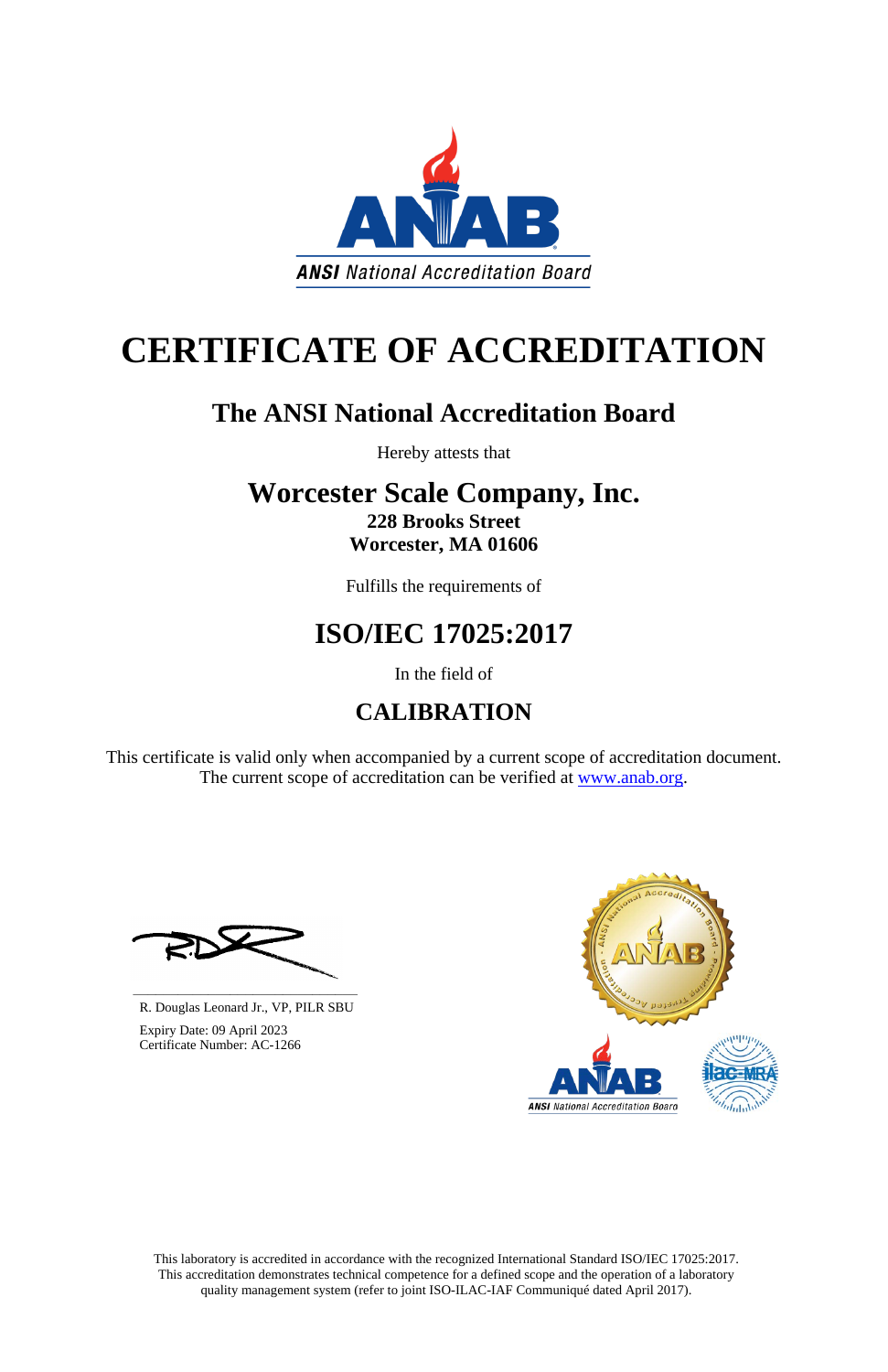

#### **SCOPE OF ACCREDITATION TO ISO/IEC 17025:2017**

### **Worcester Scale Company, Inc.**

228 Brooks Street Worcester, MA 01606 Steven Hoogasian 508-853-2886

#### **CALIBRATION**

Valid to: **April 9, 2023** Certificate Number: **AC-1266** 

**Mass and Mass Related**

| Parameter/Equipment                | <b>Range</b>                        | <b>Expanded Uncertainty of</b><br>Measurement $(+/-)$ | Reference Standard,<br>Method, and/or<br><b>Equipment</b>                     |
|------------------------------------|-------------------------------------|-------------------------------------------------------|-------------------------------------------------------------------------------|
| Analytical Balances <sup>1,2</sup> | Up to $20 g$<br>(21 to 60) g        | $45 \mu g$<br>$0.15$ mg                               | ASTM E617<br>Class 0 Weights and                                              |
|                                    | (61 to 120) g                       | $0.23$ mg                                             | NIST Handbook 44                                                              |
|                                    | $(121 \text{ to } 210) \text{ g}$   | $0.34$ mg                                             | utilized in the calibration                                                   |
|                                    | $(211 \text{ to } 500)$ g           | $0.75$ mg                                             | of the weighing system.                                                       |
| Class I Balances $1,2$             | Up to $20 g$                        | $87 \mu g$                                            |                                                                               |
|                                    | $(21 \text{ to } 60) \text{ g}$     | $0.23$ mg                                             |                                                                               |
|                                    | (61 to 120) g                       | $0.4$ mg                                              | ASTM E617                                                                     |
|                                    | (121 to 210) g                      | $0.65$ mg                                             | Class 1 Weights and<br><b>NIST Handbook 44</b><br>utilized in the calibration |
|                                    | $(211 \text{ to } 500) \text{ g}$   | $1.8 \text{ mg}$                                      |                                                                               |
|                                    | $(511 \text{ to } 1000) \text{ g}$  | $3.1 \,\mathrm{mg}$                                   |                                                                               |
|                                    | $(1\ 001\ to\ 2\ 000)$ g            | $6.3 \text{ mg}$                                      | of the weighing system.                                                       |
|                                    | $(2001 \text{ to } 5000) \text{ g}$ | $19 \text{ mg}$                                       |                                                                               |
|                                    | $(5001 \text{ to } 10000)$ g        | $31 \text{ mg}$                                       |                                                                               |
|                                    | $(10001 \text{ to } 16000)$ g       | $48 \,\mathrm{mg}$                                    |                                                                               |
| Class II Scales/Balances $1,2$     | Up to $100 g$                       | $0.58$ mg                                             | ASTM E617                                                                     |
|                                    | $(101 \text{ to } 500) \text{ g}$   | 2.9 <sub>mg</sub>                                     | Class 2 Weights and                                                           |
|                                    | $(501 to 1000)$ g                   | $5.8 \,\mathrm{mg}$                                   | <b>NIST Handbook 44</b>                                                       |
|                                    | $(1001 to 5000)$ g                  | $29 \,\mathrm{mg}$                                    | utilized in the calibration                                                   |
|                                    | $(5001 to 8000)$ g                  | $47 \text{ mg}$                                       | of the weighing system.                                                       |

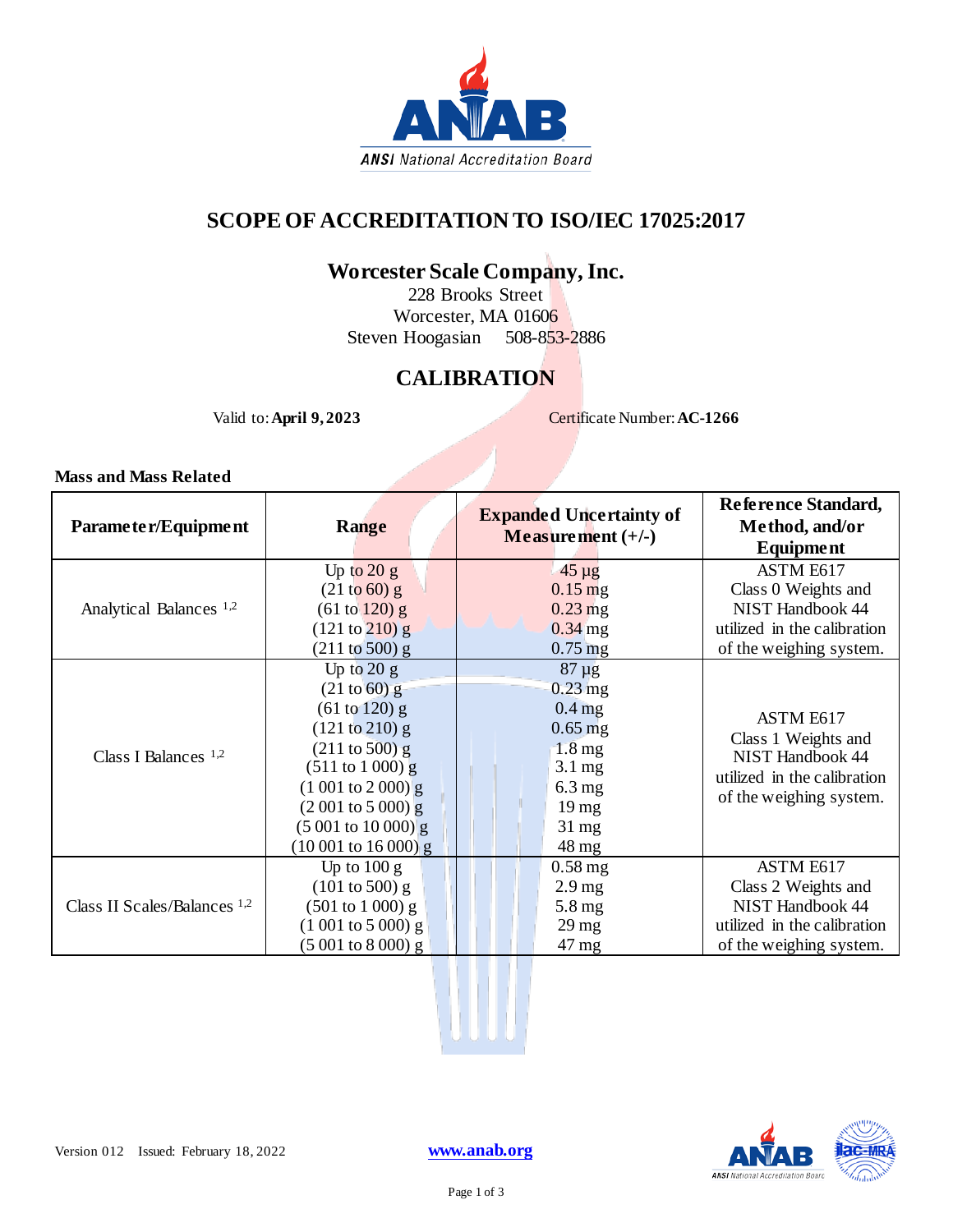

#### **Mass and Mass Related**

| Parameter/Equipment                     | Range                                                                                                                                                                                                                                                 | <b>Expanded Uncertainty of</b><br>Measurement $(+/-)$                                                                                                   | Reference Standard,<br>Method, and/or<br><b>Equipment</b>                                                                                                                                |
|-----------------------------------------|-------------------------------------------------------------------------------------------------------------------------------------------------------------------------------------------------------------------------------------------------------|---------------------------------------------------------------------------------------------------------------------------------------------------------|------------------------------------------------------------------------------------------------------------------------------------------------------------------------------------------|
| Class III Scales $1,2$<br>(Avoirdupois) | Up to $10$ lb<br>$(11 to 15)$ lb<br>$(16 to 30)$ lb<br>$(31 to 50)$ lb<br>$(51 to 100)$ lb<br>$(101 to 500)$ lb<br>$(501 to 1000)$ lb<br>$(1001 to 5000)$ lb<br>(5 001 to 10 000) lb<br>$(10000 to 20000)$ lb                                         | $0.0017$ lb<br>$0.0029$ lb<br>$0.007$ lb<br>$0.0083$ lb<br>$0.017$ lb<br>$0.083$ lb<br>$0.17$ lb<br>$0.83$ lb<br>1.7 <sub>lb</sub><br>3.3 <sub>lb</sub> | NIST Class F Weights and<br>NIST Handbook 44 utilized<br>in the calibration of the<br>weighing system.                                                                                   |
| Class III Scales 1,2<br>(Metric)        | Up to $1000g$<br>$(1001 to 2000)$ g<br>$(2001 \text{ to } 5000)$ g<br>$(5001 \text{ to } 10000)$ g<br>$(10001 \text{ to } 20000) \text{ g}$<br>$(20001$ to 50 000) g<br>$(50001$ to $100000)$ g<br>$(100001$ to $200000)$ g<br>(200 001 to 300 000) g | $0.12$ g<br>$0.24$ g<br>$0.59$ $g$<br>1.2 <sub>g</sub><br>2.4 g<br>5.9 <sub>g</sub><br>12 <sub>g</sub><br>24g<br>35 <sub>g</sub>                        | NIST Class F Weights and<br>NIST Handbook 44 utilized<br>in the calibration of the<br>weighing system.                                                                                   |
| Crane Scales 1,2                        | Up to 10 lb<br>$(11 to 50)$ lb<br>$(51 to 100)$ lb<br>$(101 to 500)$ lb<br>$(501 to 1000)$ lb<br>$(1001 to 2000)$ lb<br>$(2001 \text{ to } 5000)$ lb<br>$(5001 to 10000)$ lb<br>$(10001$ to 20 000) lb                                                | $0.0017$ lb<br>$0.0083$ lb<br>$0.013$ lb<br>$0.083$ <sub>lb</sub><br>$0.17$ lb<br>$0.33$ lb<br>15 <sub>lb</sub><br>29 lb<br>59 lb                       | <b>NIST Class F Weights</b><br>up to 2 500 lb, Load Tester<br>up to 20 000 lb and<br>internal calibration<br>procedure WSC-073<br>utilized in the calibration<br>of the weighing system. |
| Class III L Scales <sup>1,2</sup>       | Up to 200 000 lb                                                                                                                                                                                                                                      | 24 lb                                                                                                                                                   | NIST Class F Weights,<br>Weight Cart and NIST<br>Handbook 44 utilized in<br>the calibration of the<br>weighing system.                                                                   |
| Force Gages <sup>1</sup>                | Up to 10 lb<br>$(10 to 50)$ lb<br>$(50 to 100)$ lb<br>$(100 to 500)$ lb<br>(500 to 1 000) lb<br>$(1000 to 2000)$ lb                                                                                                                                   | $0.0017$ lb<br>$0.0083$ lb<br>$0.013$ lb<br>$0.083$ lb<br>$0.17$ lb<br>$0.33$ lb                                                                        | NIST Class F Weights and<br>internal calibration<br>procedure WSC-072<br>utilized in the calibration of<br>the force gage.                                                               |



Page 2 of 3